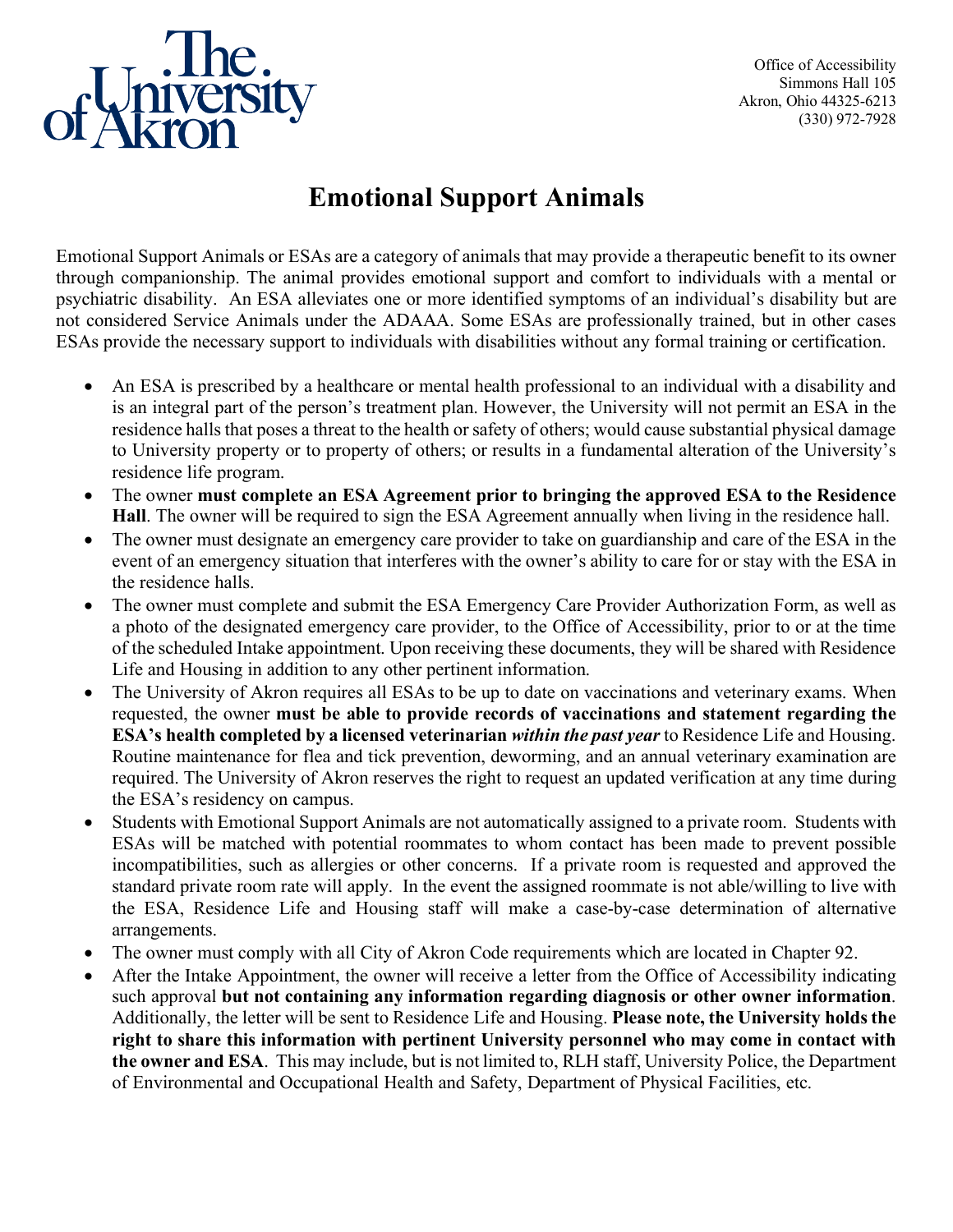• In all cases, **the owner of the approved ESA is fully responsible for the emotional support animal's behavior**. The removal of any animal, as well as any necessary excessive cleaning, repairs and/or pest control as a result of the ESA will be done at the expense of the owner who may also be subject to owner disciplinary action. Owners are responsible for any damage or injuries caused by their ESAs and must take appropriate precautions to prevent property damage or injury. The cost of care, arrangements, and responsibilities for the well-being of an ESA are the sole responsibility of the owner at all times. The University strongly recommends that owners consult with their insurance carrier regarding potential liability and insurance to cover such risks.

# **ESA Animal Type**

While most ESAs are dogs or cats, students are permitted to select a different ESA species. Dangerous, poisonous, illegal, and any other animals that pose a direct threat to the health and/or safety of the campus community will not be permitted as ESAs. While there are not specific restrictions on ESA weight and size, the required crate must be able to comfortably fit within the living space of the assigned room allowing for safe egress in case of an emergency. According to the Human Society, the animal's crate should be large enough for them to stand up and turn around in. If your emotional support animal is still growing, choose a crate size that will accommodate their adult size. **Further, City of Akron Code Chapter 92 has restrictions on animals and breeds that can be within city limits. Prior to submitting the housing letter and bringing the ESA into the residence halls, the student must submit proof of valid license and a photo of the ESA. The owner will be required to submit proof of license for the City of Akron, once a year. If the student fails to meet these requirements, the University reserves the right to contact city authorities.** 

# **Owner's Responsibilities**

Owners granted the accommodation of an ESA in University housing shall be subject to the following rules, in addition to any other University rules and regulations not specifically related to assistance animals. The owner must:

- *Keep the ESA in the Housing Unit*. An ESA must be contained within the owner's privately assigned bedroom area except to the extent the individual is taking the emotional support animal out for natural relief. ESAs are not permitted in common areas, which include lounge and study areas of University housing, bathroom spaces, shared living room spaces within apartment style residence halls, other floors within the owner's residence hall, dining halls, or in academic or administrative buildings. When an ESA is outside the private individual bedroom area, it must be in an animal carrier or controlled by a leash or harness. **ESA's are not allowed in any University facilities other than the University housing to which the resident is assigned**. **The owner is required to crate the animal when it is alone in the room.**
- *Keep the ESA under Control*. The ESA must be properly housed and restrained or otherwise under the dominion and control of the owner at all times. No owner shall permit the emotional support animal to go loose or run at large. If an ESA is found running at large, the animal is subject to capture and confinement and immediate removal from University housing by means deemed appropriate by University personnel.
- *Abide by Laws and Policies*. The owner must abide by current city, county, and state ordinances, laws, and/or regulations pertaining to licensing, vaccination, and other requirements for animals. It is the owner's responsibility to know and understand these ordinances, laws, and regulations. **The University has the right to require documentation of compliance with such ordinances, laws, and/or regulations, which may include a vaccination certificate.** Additionally, the owner must abide by all equally applicable residential policies, such as assuring that the ESA does not unduly interfere with the routine activities of the residents or cause difficulties for individuals who reside there.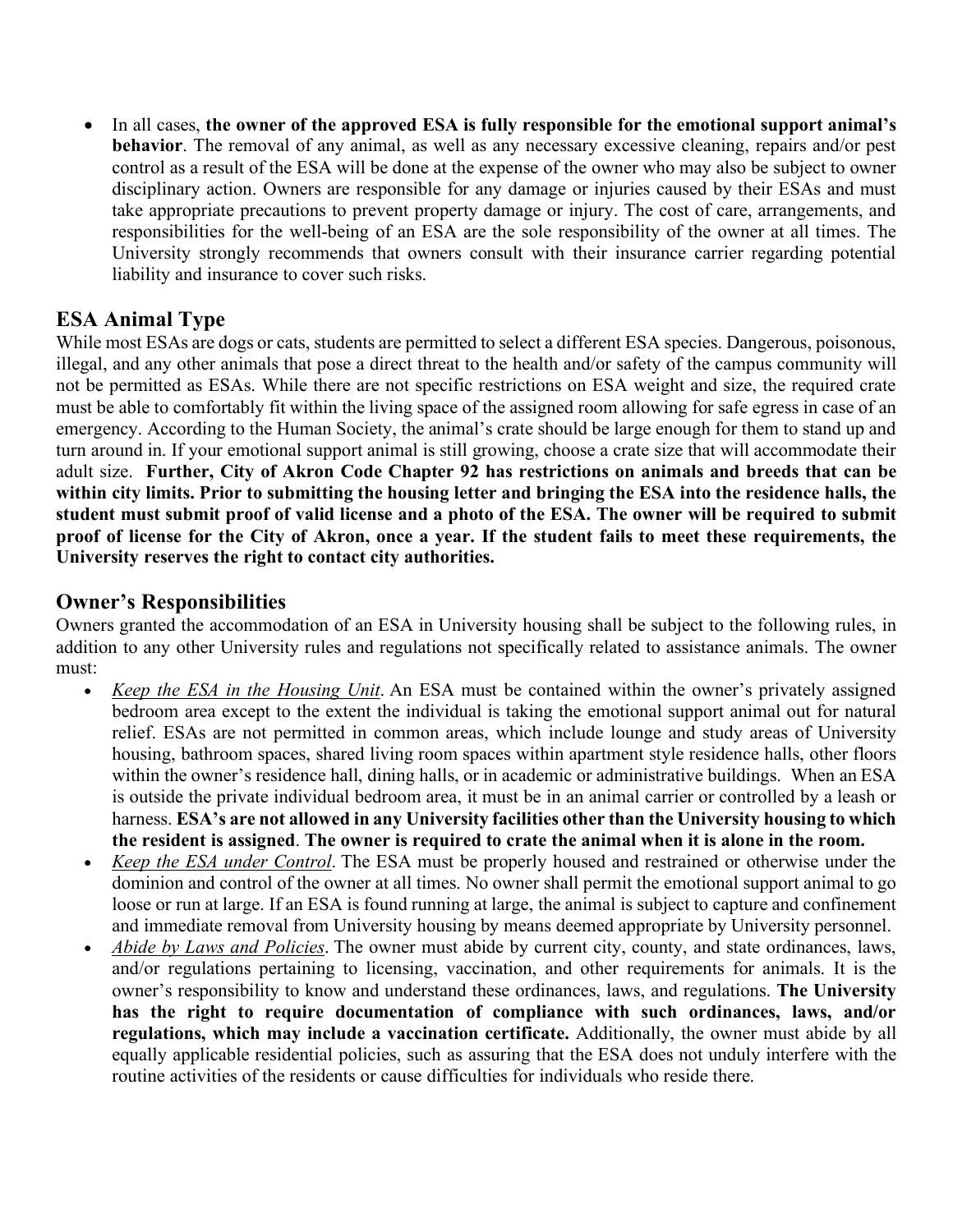- *Ensure the ESA is well cared-for*. The owner is required to ensure the emotional support animal is well cared for at all times. **Any evidence of mistreatment, abuse, neglect, or leaving the ESA unattended for unreasonably long periods of time may result in immediate removal of the ESA and/or discipline for the owner pursuant to the University Student Code of Conduct, and/or Residence Life and Housing Handbook**. **In the event there is concern for the animal's wellbeing the University reserves the right to remove the ESA by any means deemed appropriate by University personnel.** University personnel shall not be required to provide care or food for any emotional support animal. Additionally, the ESA may not be left overnight in University housing to be cared for by any individual other than the owner. If the owner is to be absent from his/her University housing overnight or longer, the emotional support animal must accompany the owner. The owner is responsible for ensuring the ESA is contained, as appropriate, when the owner is not present during the day while attending classes, work, or other activities.
- *Be Responsible for Personal Injury and Property Damage, Including University Property*. The owner is financially responsible for all injury or damage to persons or property, including other animals, caused by the ESA. The owner is required to clean up after and properly dispose of the emotional support animal's waste in a safe and sanitary manner and, when provided, must use animal relief areas designated by the University. An individual with a disability may be financially responsible for any damage caused by his or her ESA beyond reasonable wear and tear to the same extent that it holds other individuals financially responsible for damages beyond reasonable wear and tear. The owner's living space may also be inspected for fleas, ticks or other pests, if necessary, as part of the University's standard or routine inspections. If fleas, ticks or other pests are detected through inspection, the owner will be billed for the expense of any pest treatment above and beyond standard pest management in the residence halls. **The University shall have the right to charge the owner's University student account for any unmet financial obligations to the University under this provision.**
- *Notify the Office of Accessibility and Residence Life and Housing if the ESA is No Longer Needed***.** The ESA is allowed in University housing only as long as it is necessary because of the owner's disability. The owner must notify Office of Accessibility and Residence Life and Housing, as applicable, in writing if the ESA is no longer needed or is no longer in residence. **To replace an ESA, the new emotional support animal must be necessary because of the owner's disability and the owner must follow the procedures in the Emotional Support Animal Policy when requesting a different ESA**.

### **Emergency Situations**

- In the event of an emergency evacuations, it is recommended for the owner to have a kennel or crate and a disaster kit including food and water for the ESA.
- During a disaster Emotional Support Animals will accompany their owners to the designated safe area.
- University of Akron and/or emergency responders are not responsible for the removal of the ESA in emergency situations.
- Emergency response personnel will determine whether to remove the emotional support animal and may not be held responsible for the care, damage to, or loss of the animal.

### **Removal of the ESA**

The University may require the owner to remove the ESA from University housing if:

- The animal poses a direct threat to the health or safety of others or causes substantial property damage to the property of others, including University property;
- The animal's presence results in a fundamental alteration of a University program;
- The owner does not comply with the owner's responsibilities set forth above; or